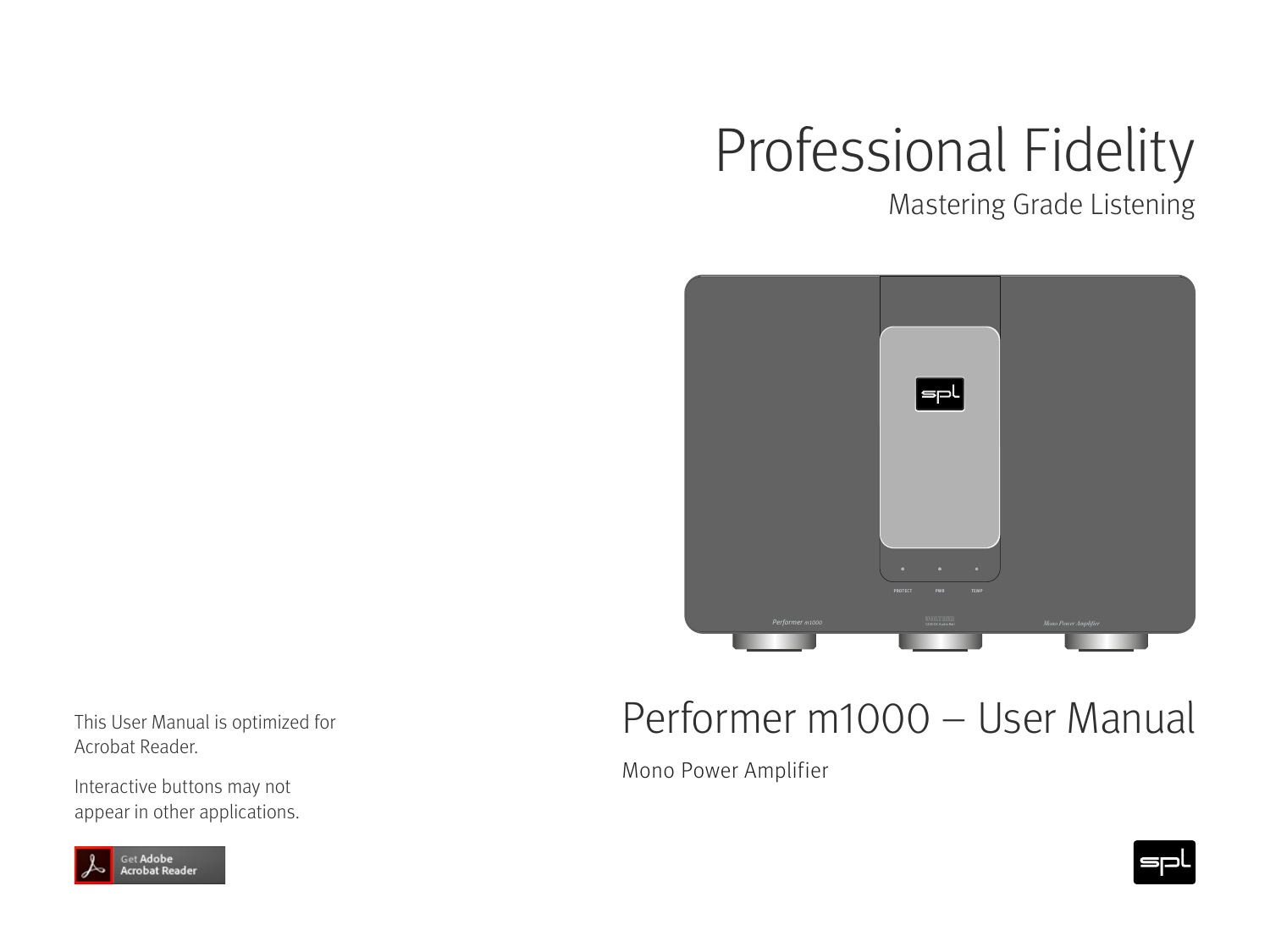## Welcome

and thank you for choosing the Performer m1000.

The Performer s1000 is the big brother of the highly acclaimed Performer s800 and delivers 1000W into 2 ohms, 750W into 4 ohms and 420 W into 8 ohms with ease.

VOLTAiR technology is what we also call the SPL 120V Rail Technology within the Professional Fidelity series. This makes the Performer m1000 an outstandig device in terms of dynamic range, signal-to-noise ratio and headroom delivering an exceptional sound experience with invincible serenity, transparency and realness.





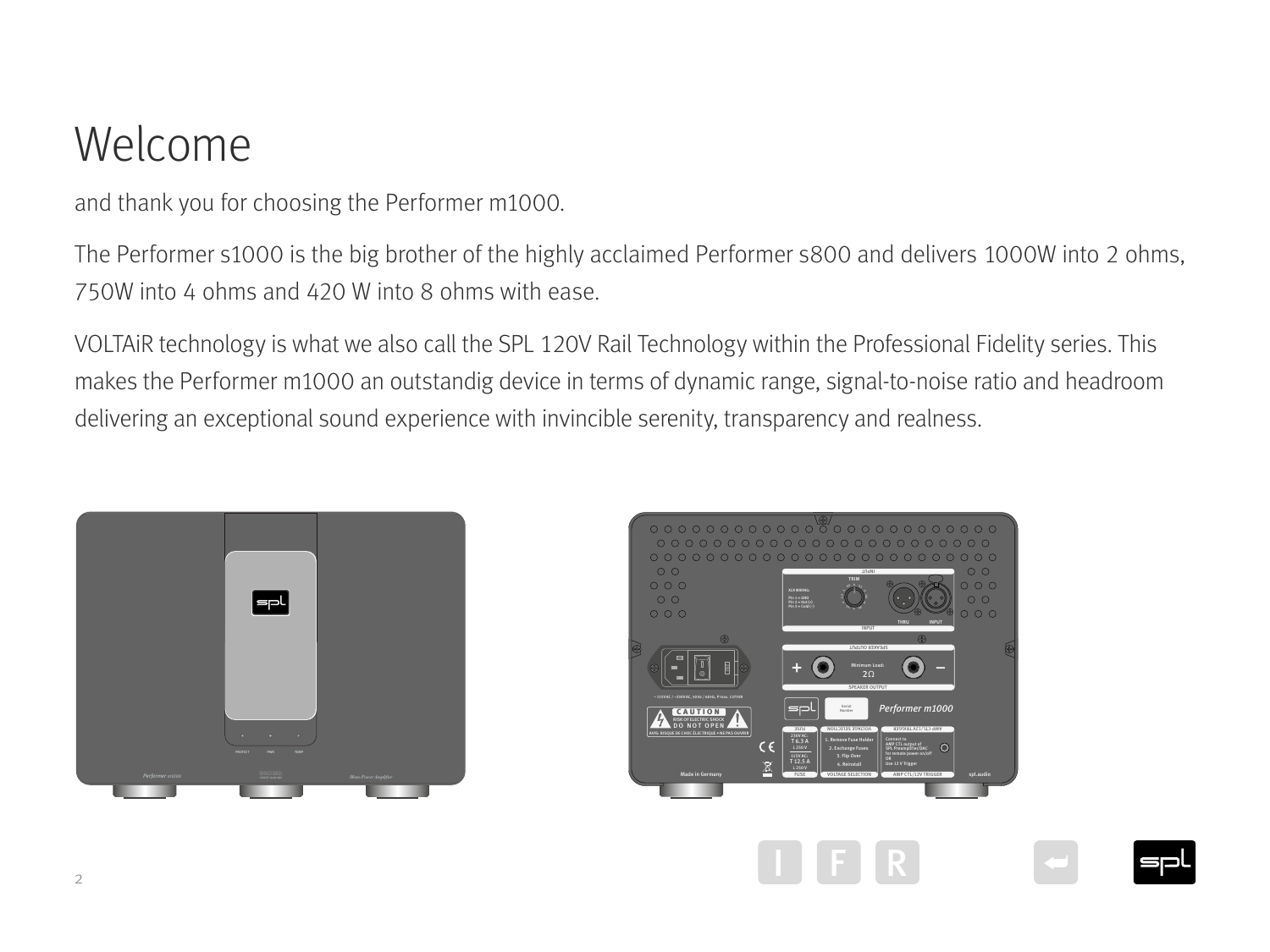## Content

| Getting started                       | 4  |
|---------------------------------------|----|
| Front view                            | 5  |
| Rear view                             | 6  |
| VOLTAIR - 120V Rail Technology        | 7  |
| Comparisons                           | 8  |
| Ornamental inlays                     | 10 |
| Input                                 | 11 |
| Slave Thru                            | 12 |
| Gain Trim                             | 12 |
| Speaker output                        | 13 |
| <b>Protection circuits</b>            | 14 |
| <b>DC</b> Protection                  | 14 |
| Overheating protection circuit        | 15 |
| AMP CTL (Standby / Amplifier Control) | 16 |
| Power LED                             | 16 |

4

5

6

7

8

| Specifications               | 17 |
|------------------------------|----|
| Line Input & Line Output     | 17 |
| Speaker output               | 17 |
| Output power (Sine at 1kHz)  | 17 |
| Output voltage               | 18 |
| Output impedance             | 18 |
| Damping factor               | 18 |
| Frequency response           | 18 |
| Signal-to-noise ratio        | 19 |
| Gain                         | 19 |
| Total harmonic distortion    | 19 |
| Internal Voltage             | 20 |
| Power supply                 | 20 |
| Dimensions (incl. feet)      | 20 |
| Weight                       | 20 |
| <b>Important Notes</b>       | 21 |
| Declaration of CE Conformity | 21 |
|                              |    |
|                              |    |
|                              |    |





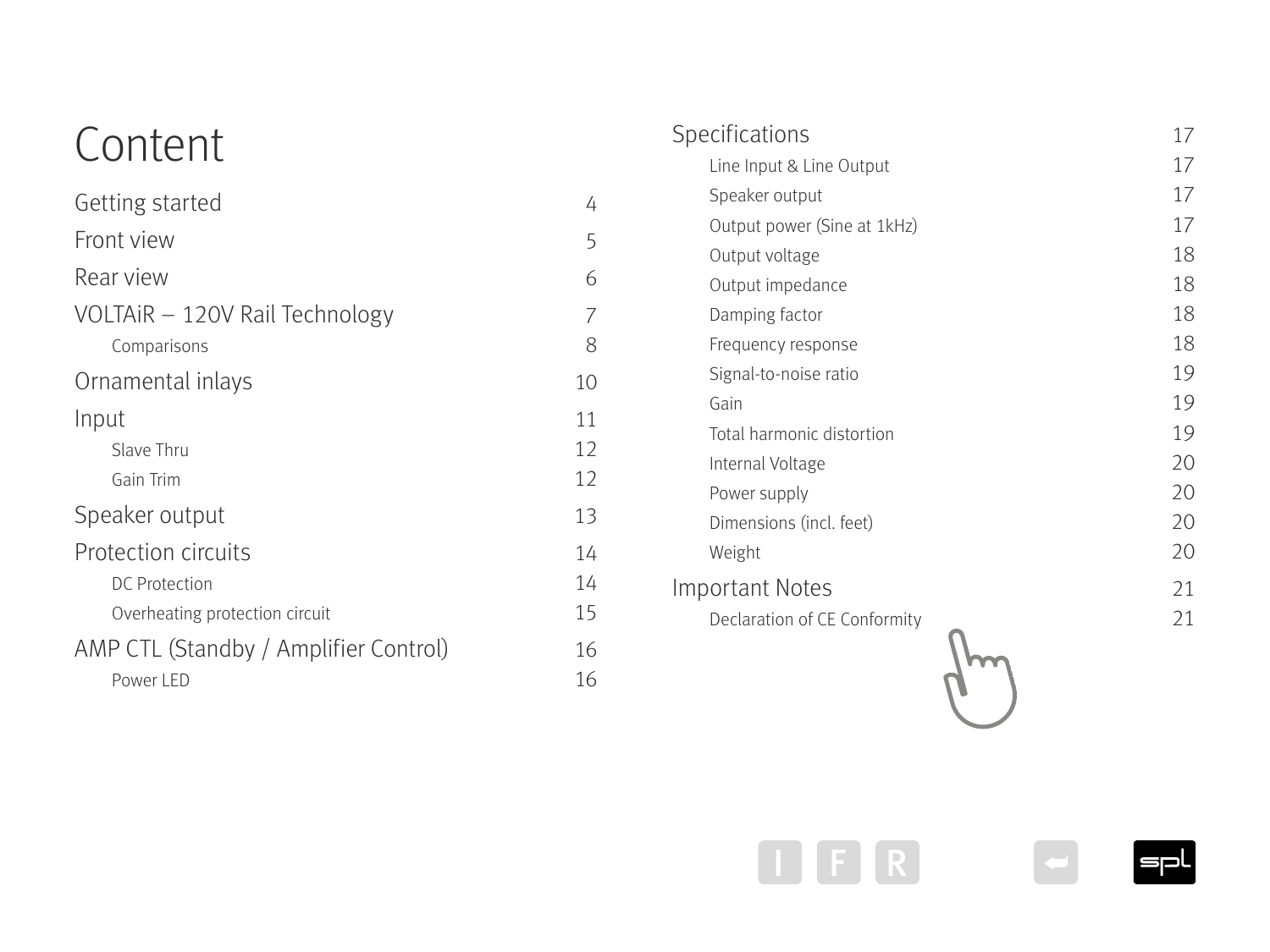## <span id="page-3-0"></span>Getting started

Read thoroughly and follow the instructions as well as the security advices of the Quickstart which is enclosed in the scope of delivery! You can also download the Quickstart [here](https://spl.audio/performer-m1000/?lang=en#technical).



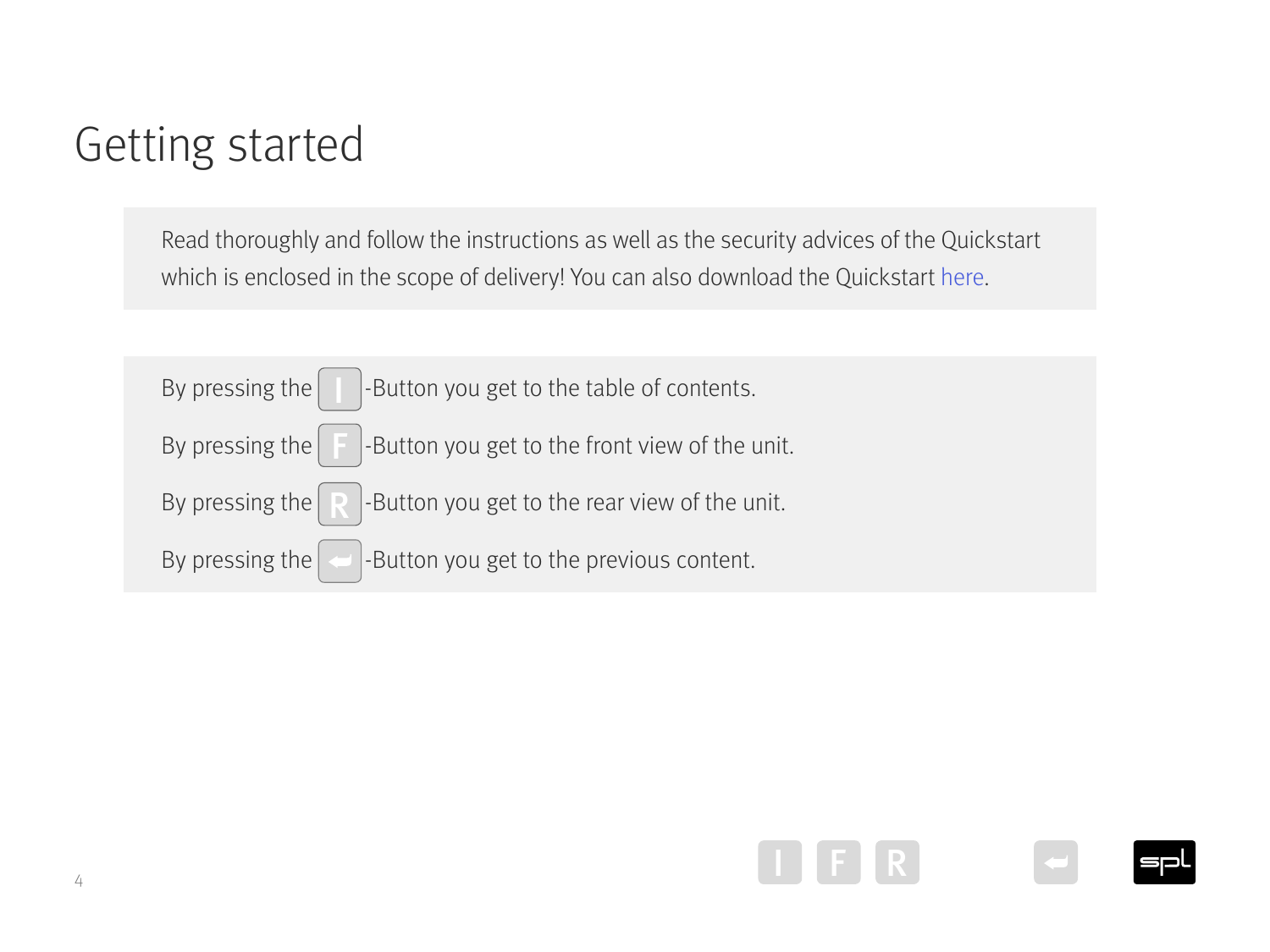## <span id="page-4-1"></span><span id="page-4-0"></span>Front view



**I**spl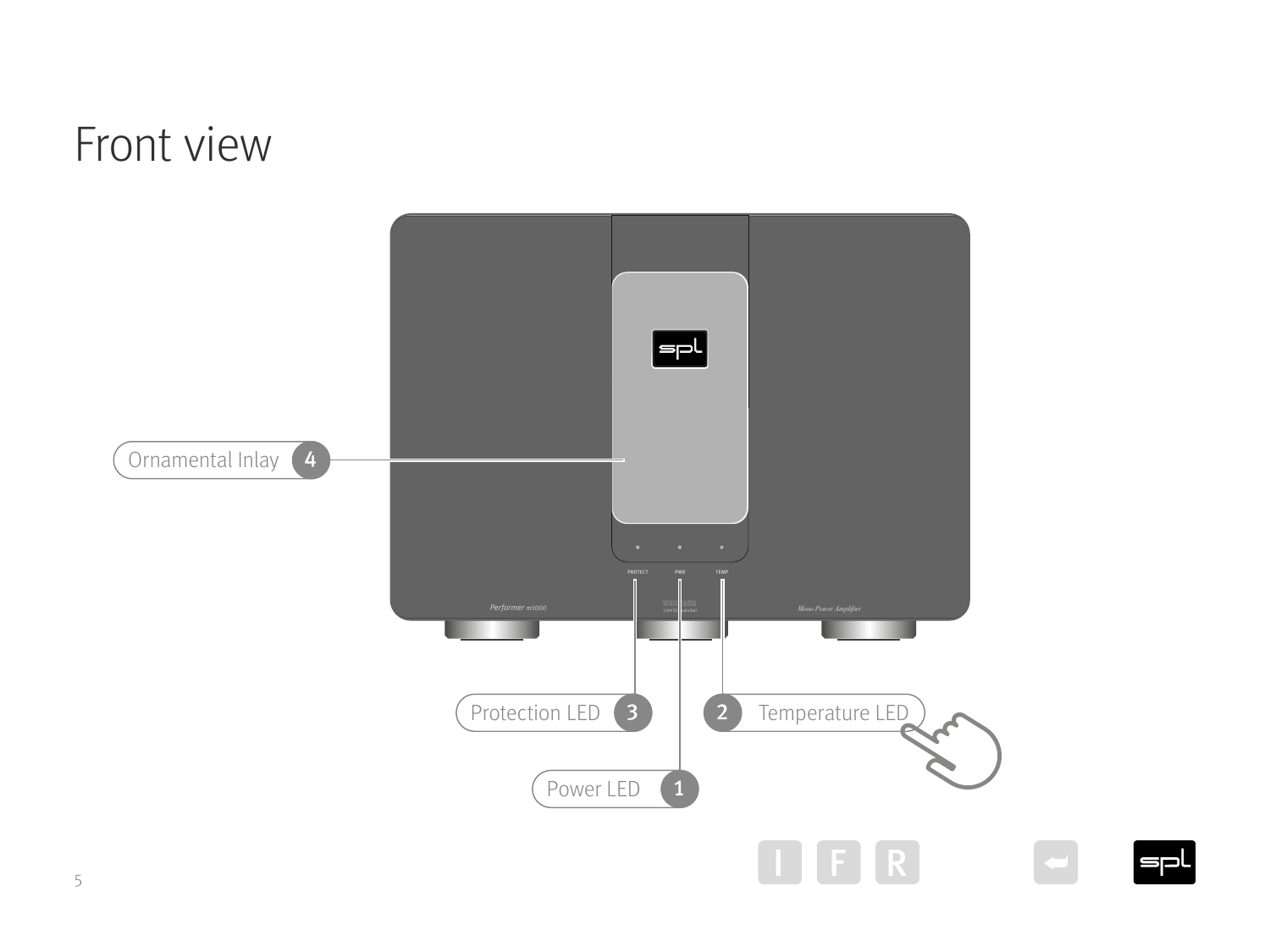<span id="page-5-1"></span><span id="page-5-0"></span>

 $=$ pl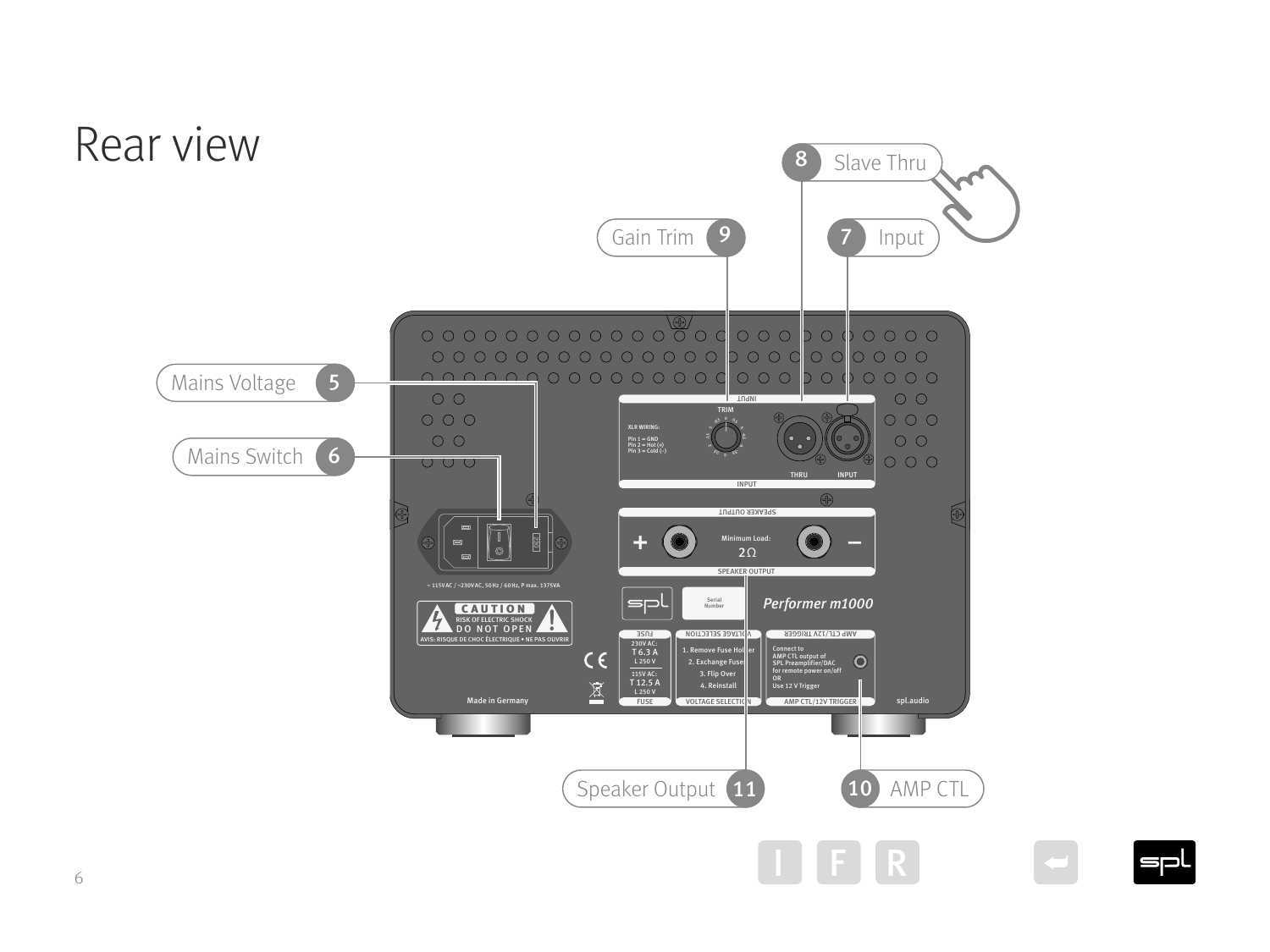## <span id="page-6-0"></span>VOLTAiR – 120V Rail Technology

VOLTAiR is the synonym for our 120V Rail Technology within the Professional Fidelity series. The audio signals are processed with an unequalled +/-60V DC, which corresponds to twice that of discrete operational amplifiers and four-times that of semiconductor operational amplifiers.

VOLTAiR Technology reaches outstanding technical and sonic performances. Technically especially in terms of dynamic range and headroom and sonically especially in reproducing the finest details and delivering a totally relaxed sounding audio experience. Music sounds absolutely natural.

> SPL's 120V Rail Technology is the internal audio processing voltage (+/- 60V DC). It is not to be confused with the external mains voltage (e.g. 115V or 230V AC).

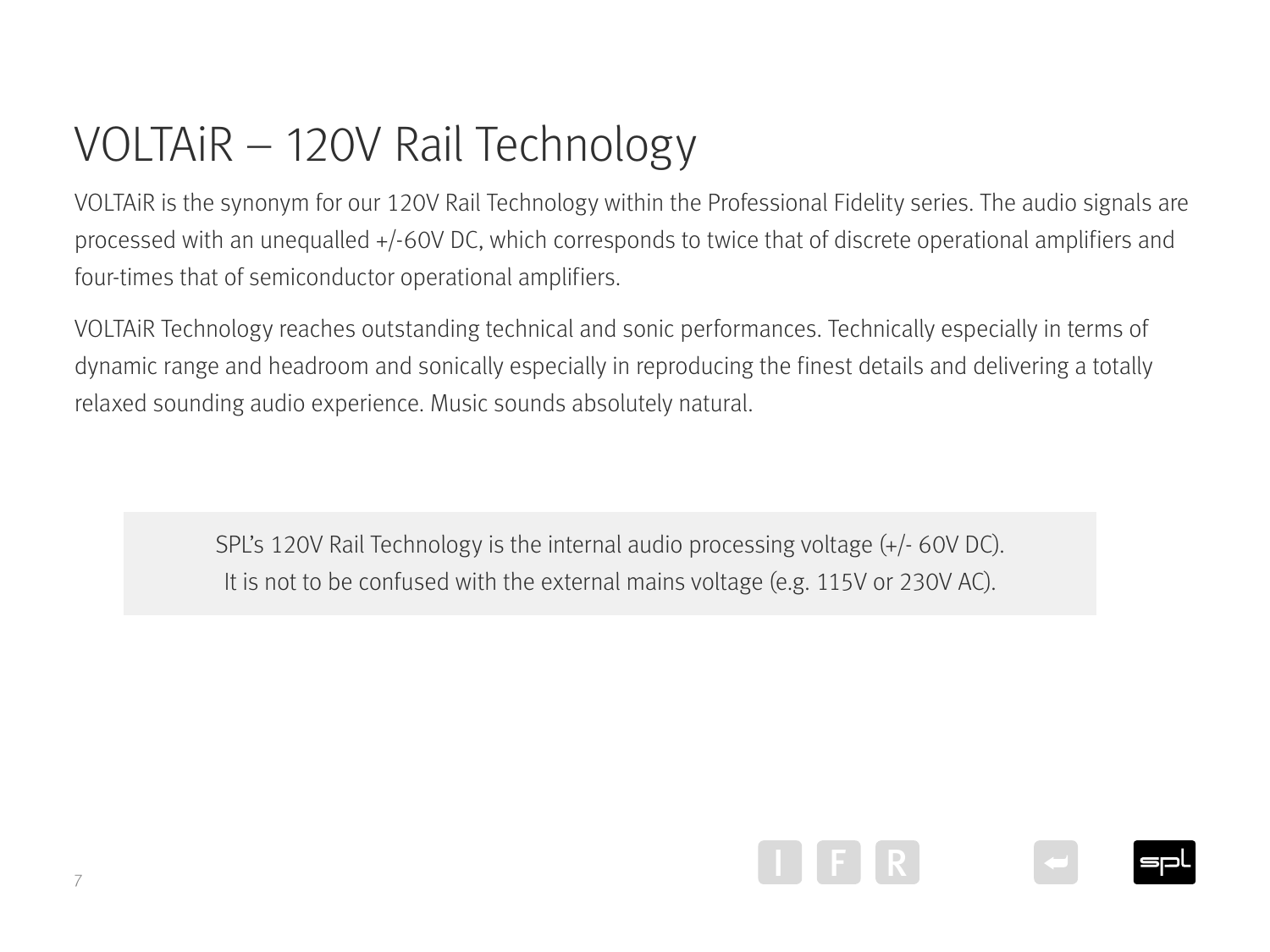#### <span id="page-7-0"></span>Comparisons

These diagrams show how our VOLTAiR Technology compares to other circuits.

The direct relation between operating level and maximum level is fundamental for the classification: the higher the operating level, the higher the maximum level a circuit can handle. And since virtually all essential acoustic and musical parameters depend on this relation, a higher operating voltage also has a positive impact on the dynamic range, distortion limit and signal-to-noise ratio.



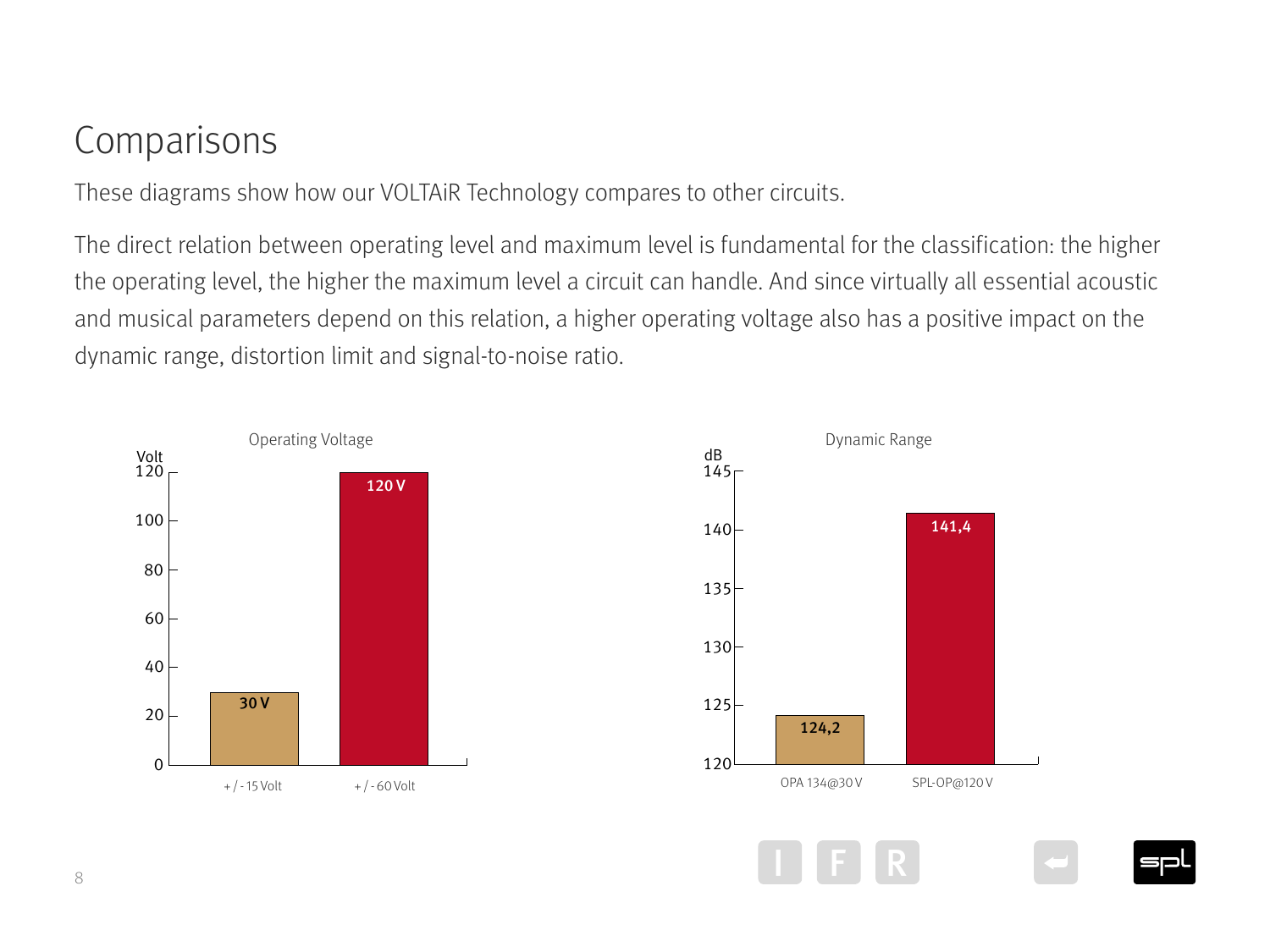Do bear in mind that dB scales do not represent linear but rather exponential increases. A 3 dB increase corresponds to doubling the acoustic power, +6 dB correspond to twice the sound pressure level, and +10 dB correspond to twice the perceived loudness.

When it comes to volume, the VOLTAiR Technology exhibits a performance, in regard to maximum level and dynamic range, that is twice that of common components and circuits given that its values are approximately 10 dB higher.

THD measurements show a difference of more than 8 dB compared to the TL071 at 30 V — in terms of sound pressure level, that corresponds to an improvement of more than 130%. The operating level most commonly used for audio equipment is +/- 15 volts.

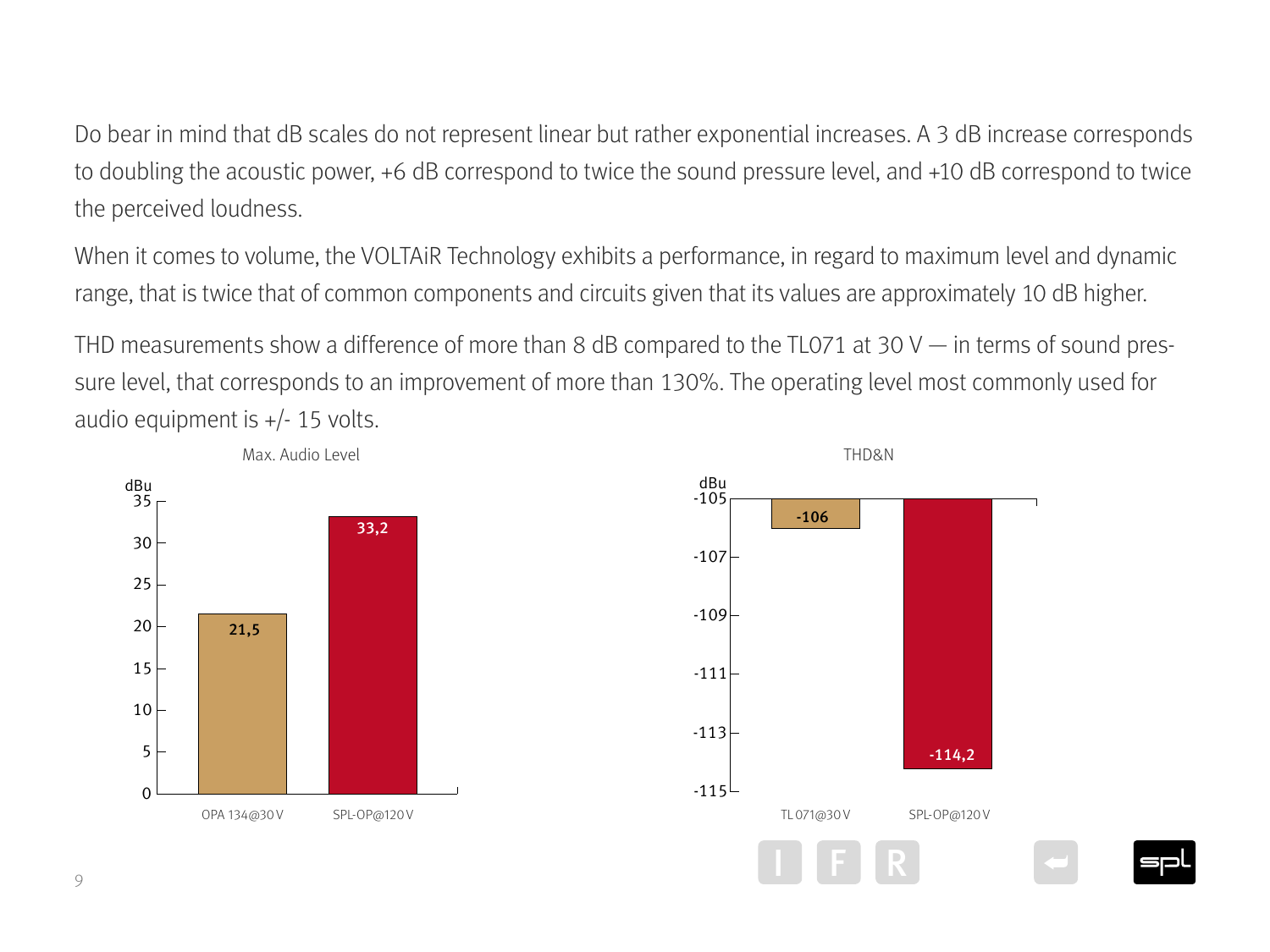## <span id="page-9-0"></span>Ornamental inlays

The Performer m1000 comes with three ornamental inlays: in black, red and silver. They can be combined with the chosen color of the main front panel. A neodymium magnet holds the ornamental inlay in place. This allows easy exchange and gives you the unique opportunity to style your power amplifier.

Possible inlay combinations with the basic color red



Possible inlay combinations with the basic color silver



Possible inlay combinations with the basic color black



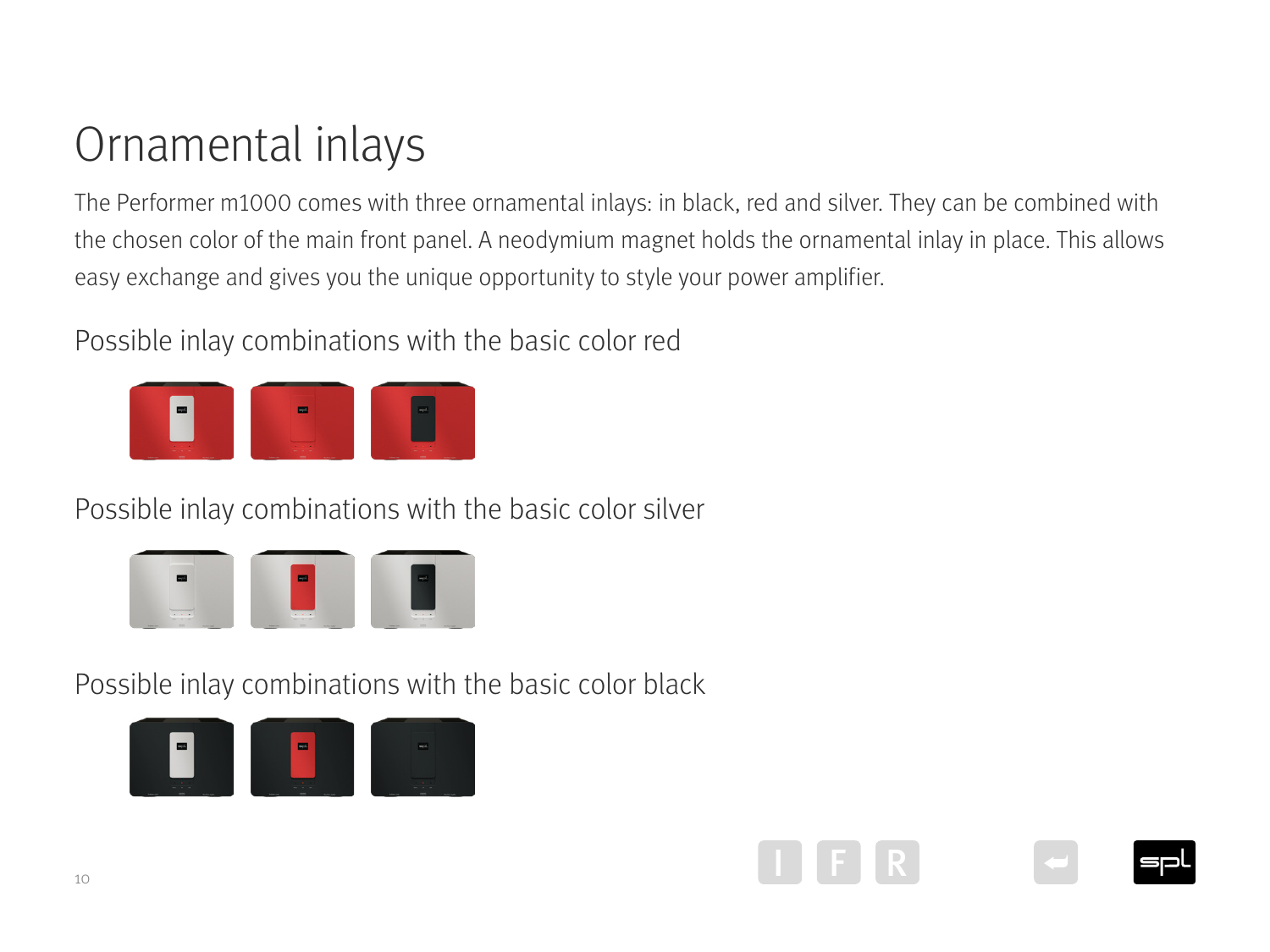<span id="page-10-0"></span>Input

The Performer m1000 is equipped with an [XLR input \(7\)](#page-5-1) for balanced connection to a preamp. Full output power (1000W RMS into 2 ohms, 750W RMS into 4 ohms or 420W into 8 ohms) is performed at +6 dBu at the input.  $\mathbb{R}$ Pin 1 = GND  $\overline{\mathcal{L}}$   $\overline{\mathcal{L}}$   $\overline{\mathcal{L}}$  $\overline{a}$ 3111ectio<br>1420W i

For unbalanced connection with e.g. RCA output connect Pin 3 to Ground in the external connector.



1

2





for remote power on/off Use 12 V Trigger R I





**INPUT**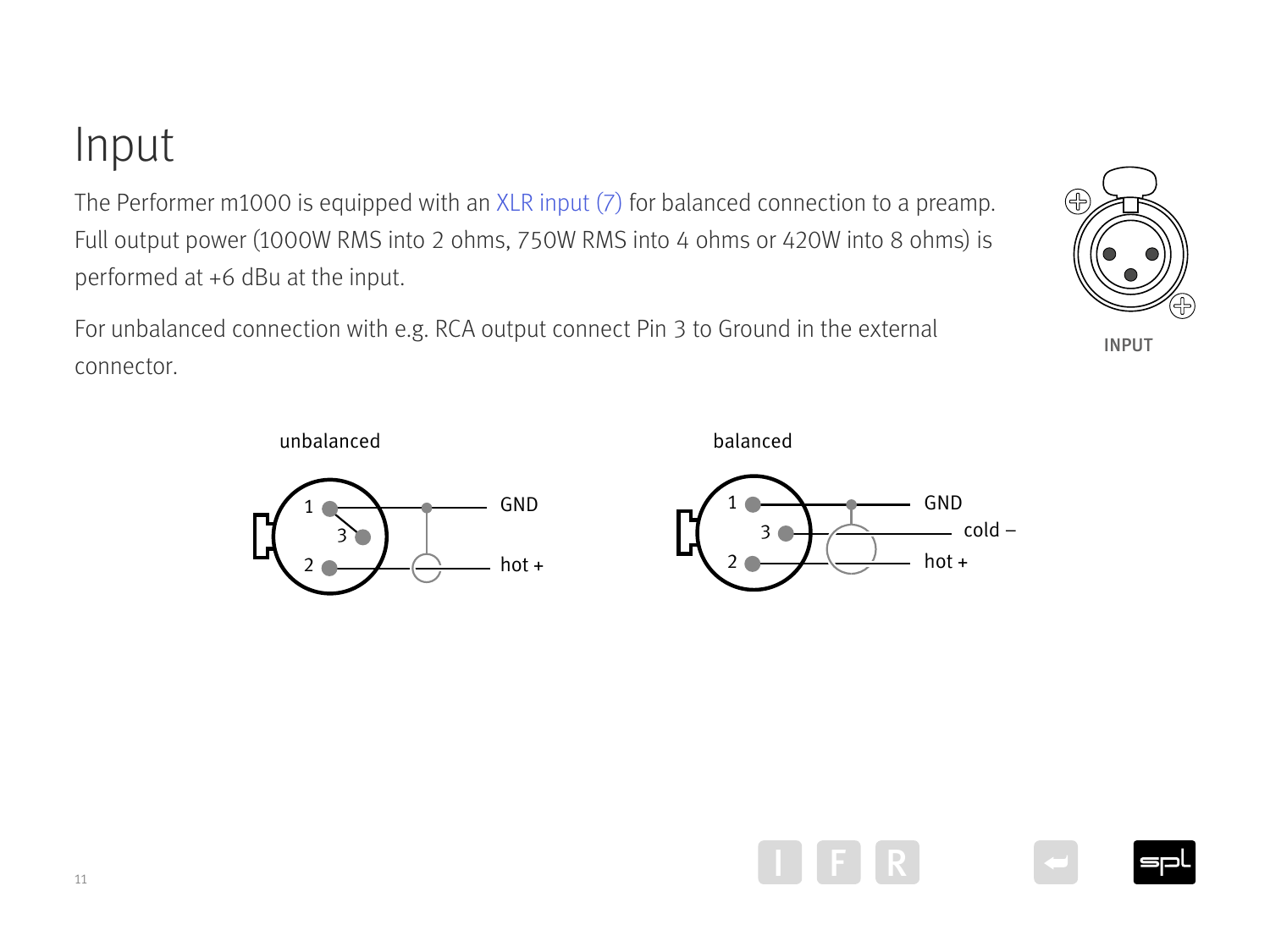#### <span id="page-11-0"></span>Slave Thru

The input is passively fed to the [Slave Thru \(8\)](#page-5-1) output for bi-wiring applications.

#### Gain Trim

The input can be lowered with the Gain TRIM switch  $(9)$  from 0 dB to -5.5 dB in 0.5 dB steps. This is helpful if you want to use multi speaker sets or speakers in a bi-wiring application. It allows to level speakers with different efficiency to equal loudness. Minimum Load:  $\begin{pmatrix} 1 & 0 & 0 & 0 \\ 0 & -5 & 0 & 0 \\ 0 & 0 & 0 & 0 \\ 0 & 0 & 0 & 0 \\ 0 & 0 & 0 & 0 \end{pmatrix}$ Pin 1 = GND cation. It



 $\bigcap$ 

 $\bigcirc$ 









12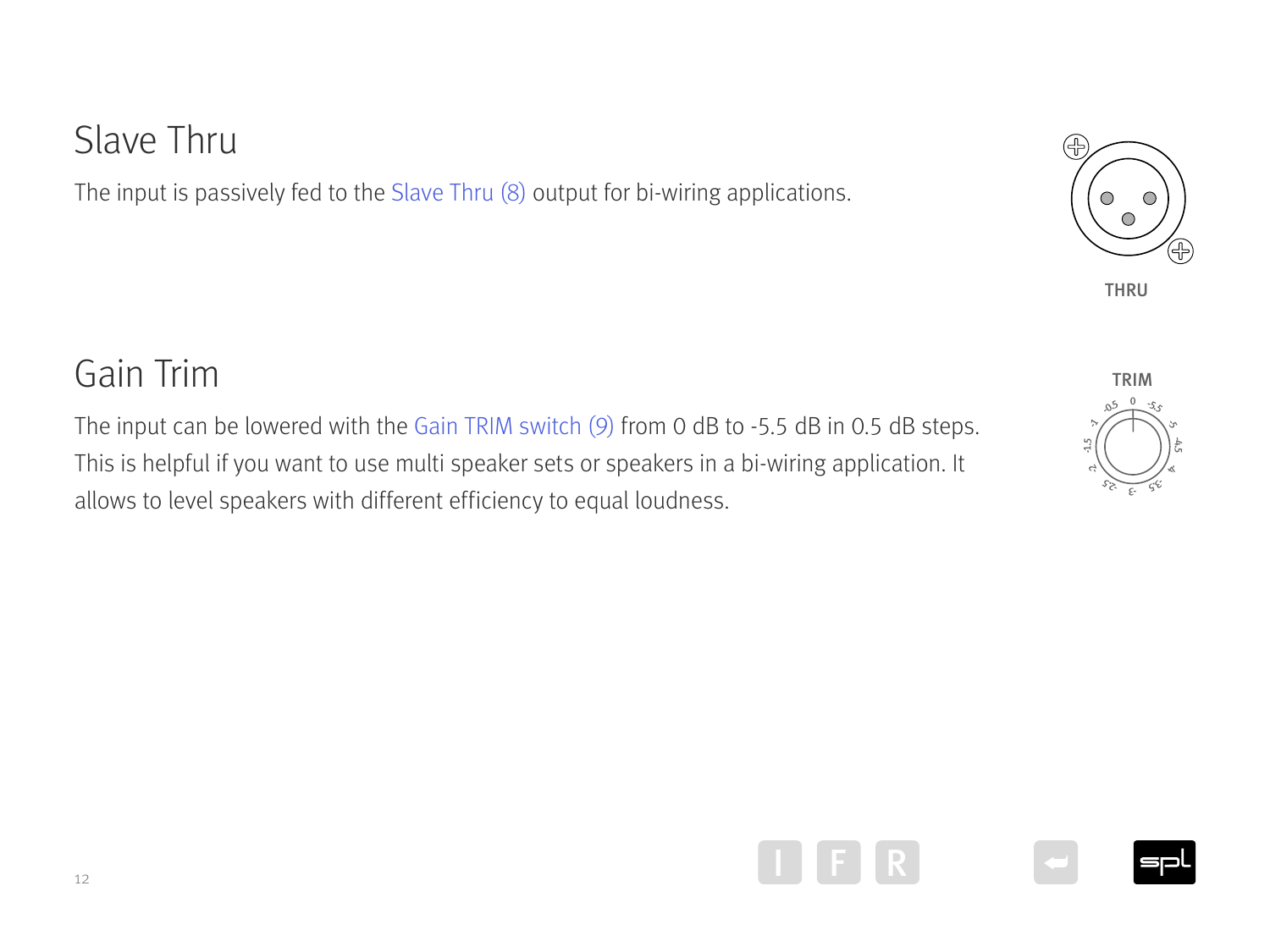## <span id="page-12-0"></span>Speaker output

You can connect a 2, 4 or 8 ohms loudspeaker to the [speaker out](#page-5-1)[put \(11\).](#page-5-1)

You can either use the ø4 mm cable hole (screwable) or the banana plugs of the gold-plated loudspeaker binding posts.

Make sure not to mix up the polarity of the loudspeaker output.









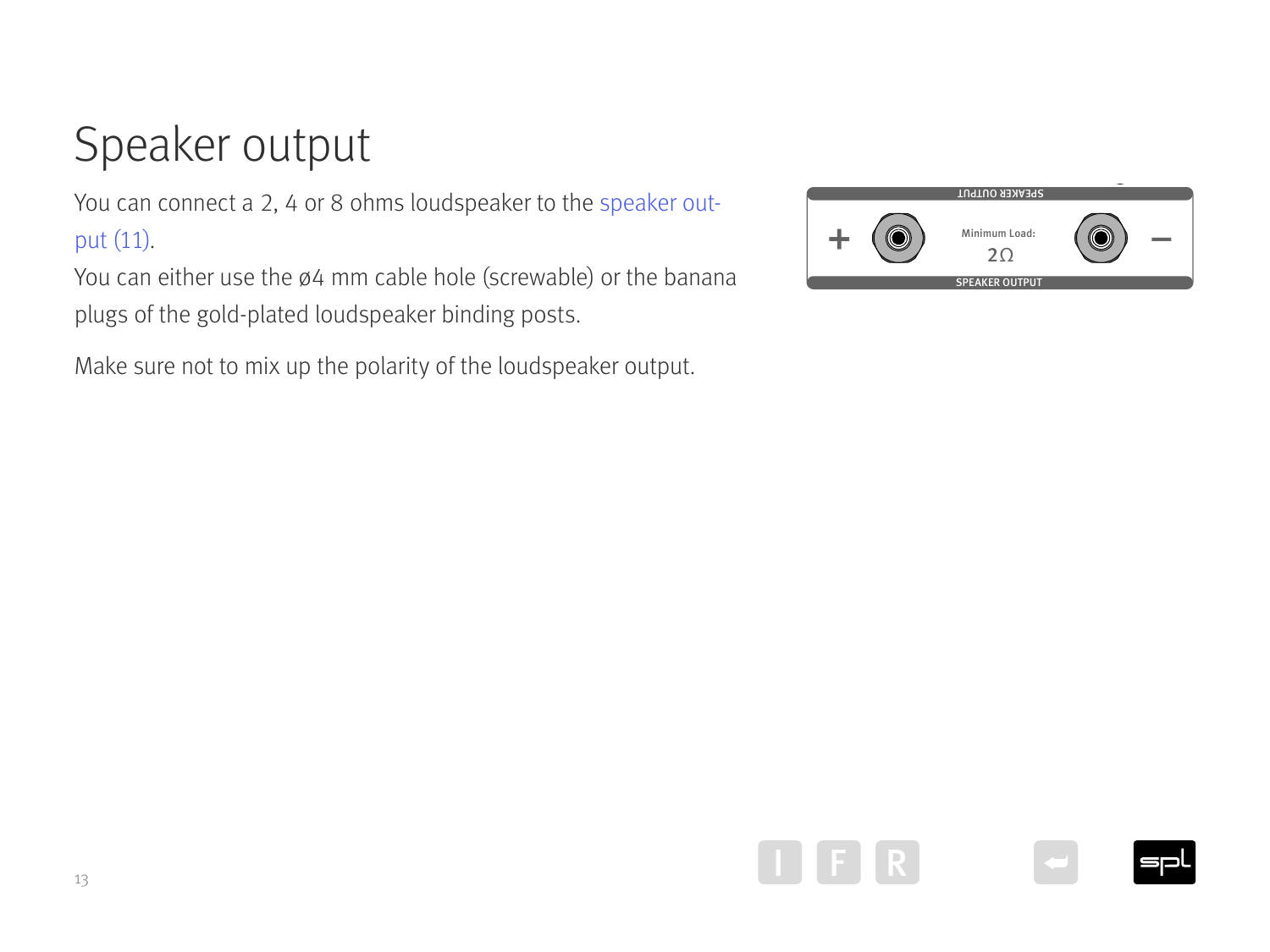## <span id="page-13-0"></span>Protection circuits

The Performer m1000 has protection circuits against DC (direct current) voltage at the output and against overheating.

#### DC Protection

If DC is detected at the output, the Performer m1000 automatically switches off. DC voltage can be an indication for a defective power stage. The [ProtectLED \(3\)](#page-4-1) on the front indicates that the protection circuit is activated and the power stage has been switched off.

The Performer m1000 does not automatically switch on again. It needs to be switched off manually with the [mains switch \(6\).](#page-5-1) Wait at least one minute before switching the Performer m1000 on again.

If the Performer m1000 repetitively switches off due to a DC detection please contact your dealer.

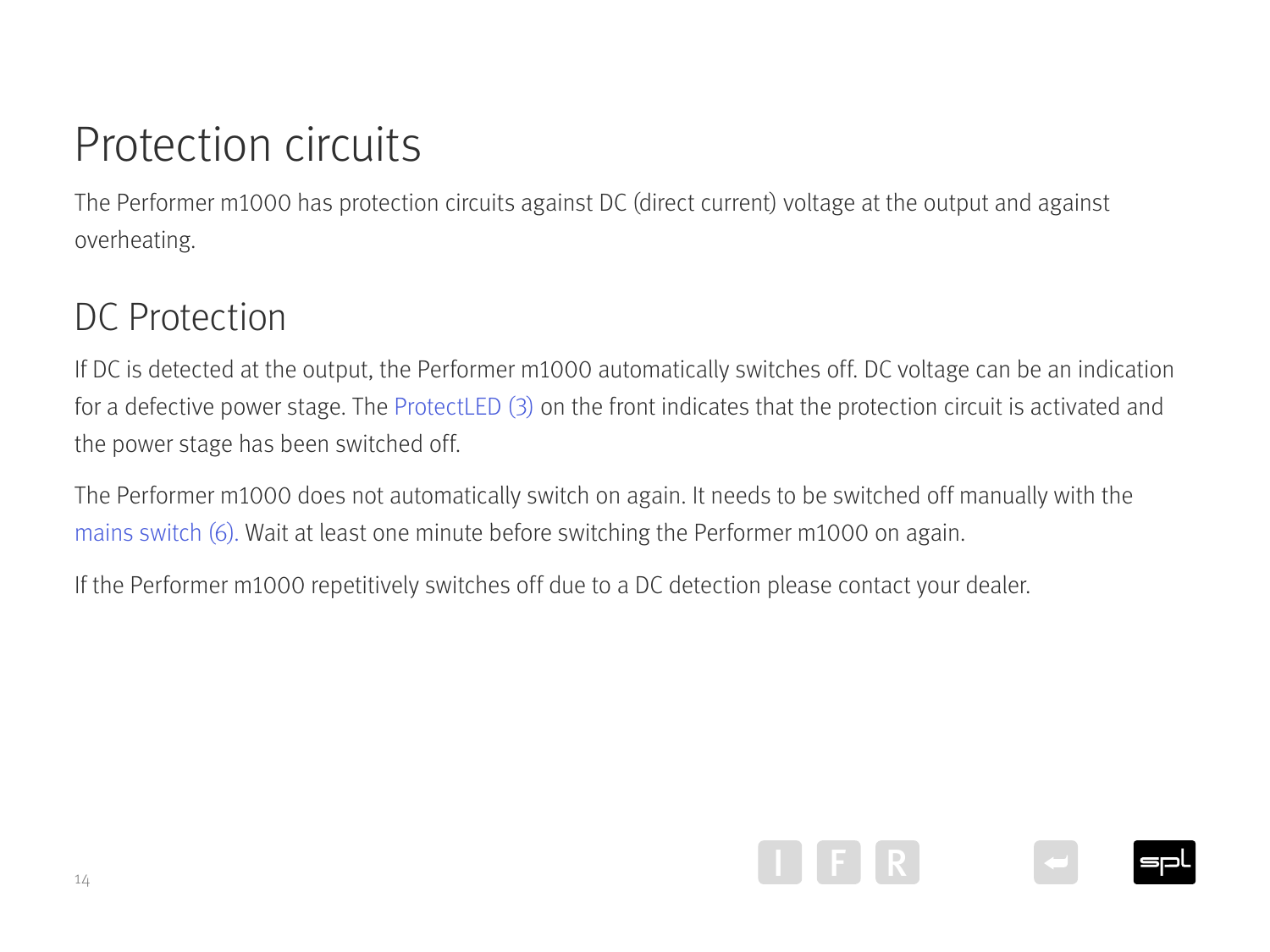## <span id="page-14-0"></span>Overheating protection circuit

The Performer m1000 is actively cooled with six temperature controlled fans. The noise of the fans does not exceed 19 dB – therefore the fans are inaudable.

In the unlikely event of overheating the Performer m1000 will switch off at about 70° C at the heat sink and the [Temp LED \(2\)](#page-4-1) on the front indicates the overheating.

After the temperature has fallen below 55° C, the amplifier automatically switches on again.





15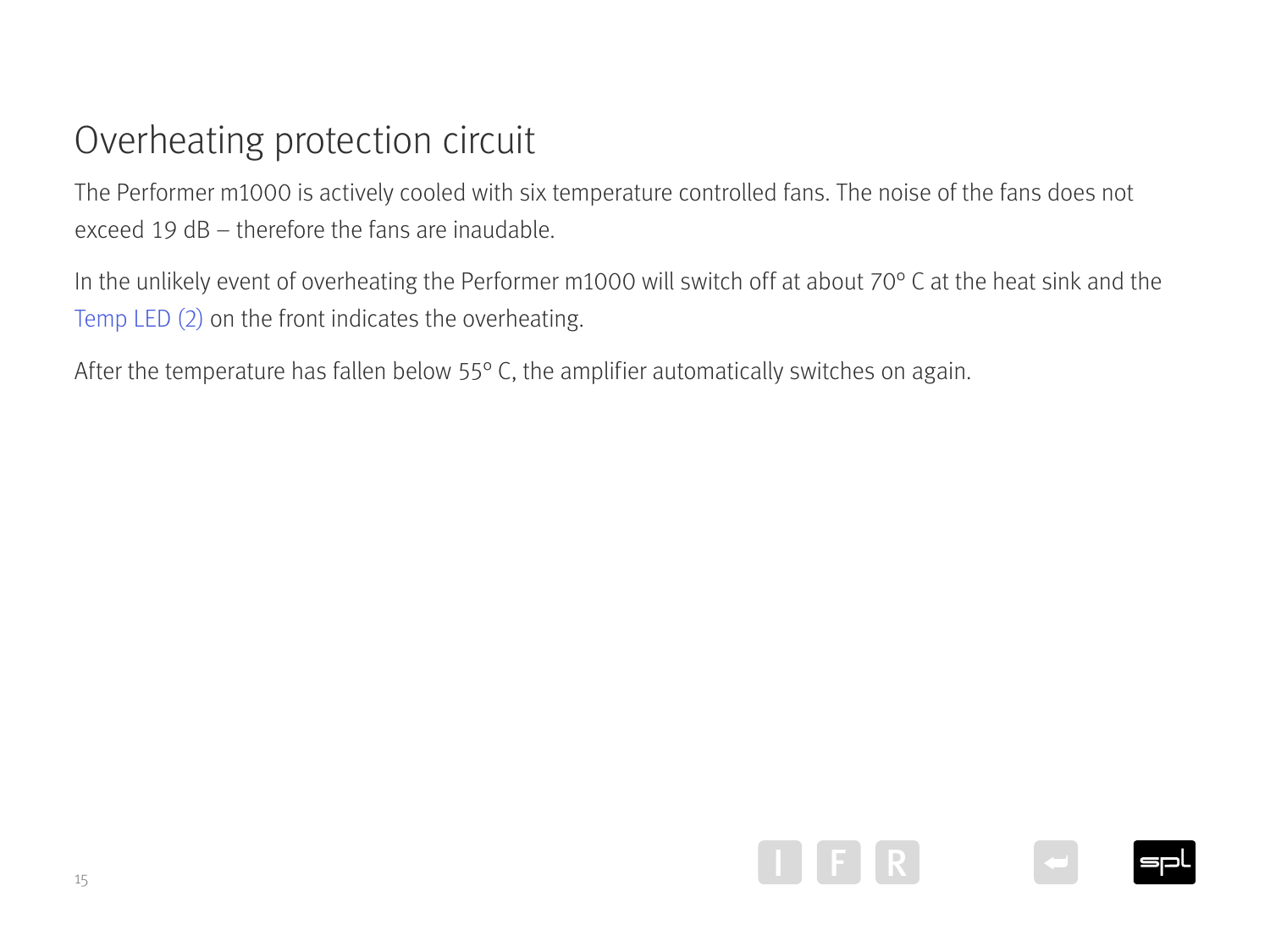## <span id="page-15-0"></span>AMP CTL (Standby / Amplifier Control)

If you own an SPL device supporting AMP CTL output(s) you can trigger standby and operation. Therefore connect the AMP CTL output of the SPL device with a mono mini jack cable to the [AMP CTL \(10\)](#page-5-1) of the Performer m1000.

You may also use other 12V trigger controller. The Performer m1000 is in operation mode when a switching voltage of 12 Volt DC is applied to the AMP CTL input. As soon as the 12 Volt DC is removed, the Performer m1000 switches back to standby mode.

Use a mono mini jack cable where the tip is plus and the sleeve is minus.



#### Power LED

In standby the Power LED is dimly lit.

If the Performer m1000 is in operation, the Power LED lights up brightly.

If the Performer m1000 is off, e.g. the mains switch is off, the Power LED is off.









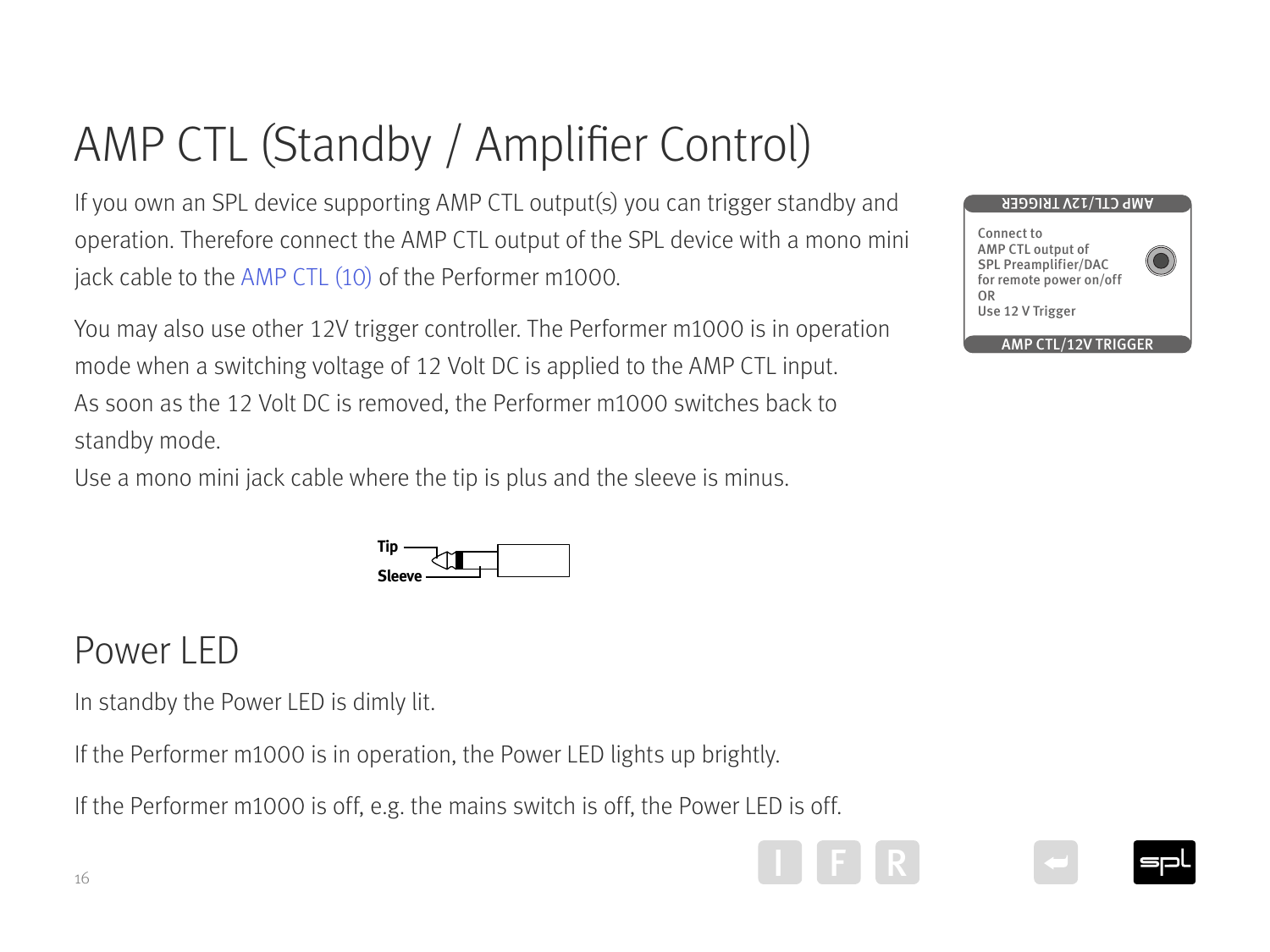## <span id="page-16-0"></span>Specifications

#### Line Input & Line Output

- Neutrik XLR, balanced, Pin  $2 = (+)$
- Input impedance: 10 kohms
- Input trimming: 0 dB to -5.5 dB in 0.5 dB steps
- Input sensitivity: +6 dBu
- Output impedance (Slave Thru) is defined by the connected device

#### Speaker output

• 1 pair gold-plated binding posts with ø4 mm cable hole (screwable) and banana plug; fully encapsulated

#### Output power (Sine at 1kHz)

- 1000W into 2 Ohm
- 750W into 4 Ohm
- 420W into 8 Ohm

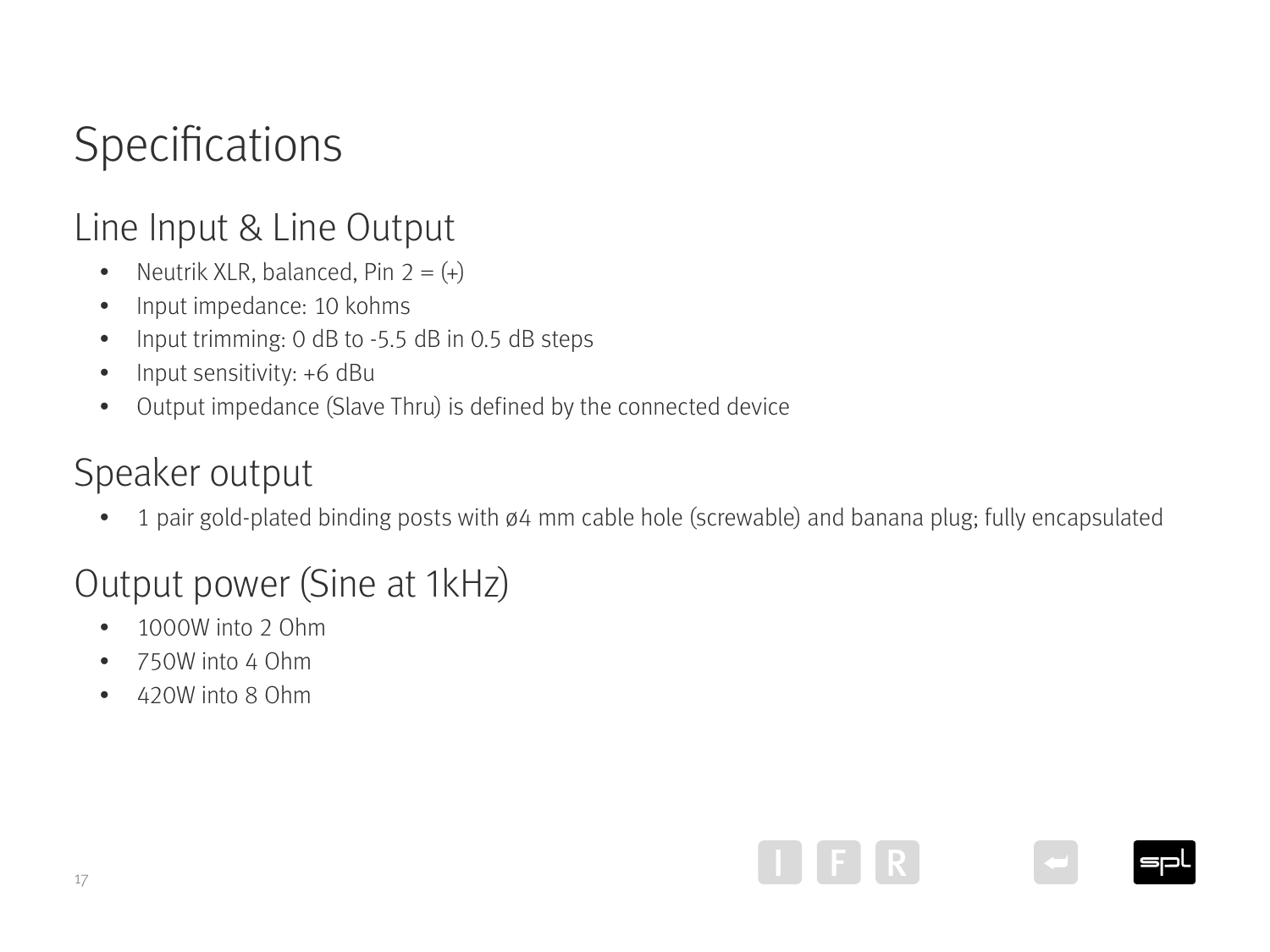#### <span id="page-17-0"></span>Output voltage

- 180 V Peak-to-Peak
- 64,6 V RMS

#### Output impedance

• < 0.031, 20 Hz to 20 kHz

#### Damping factor

• > 280 at 1 kHz and 8 ohms

#### Frequency response

• 10 Hz to 80 kHz





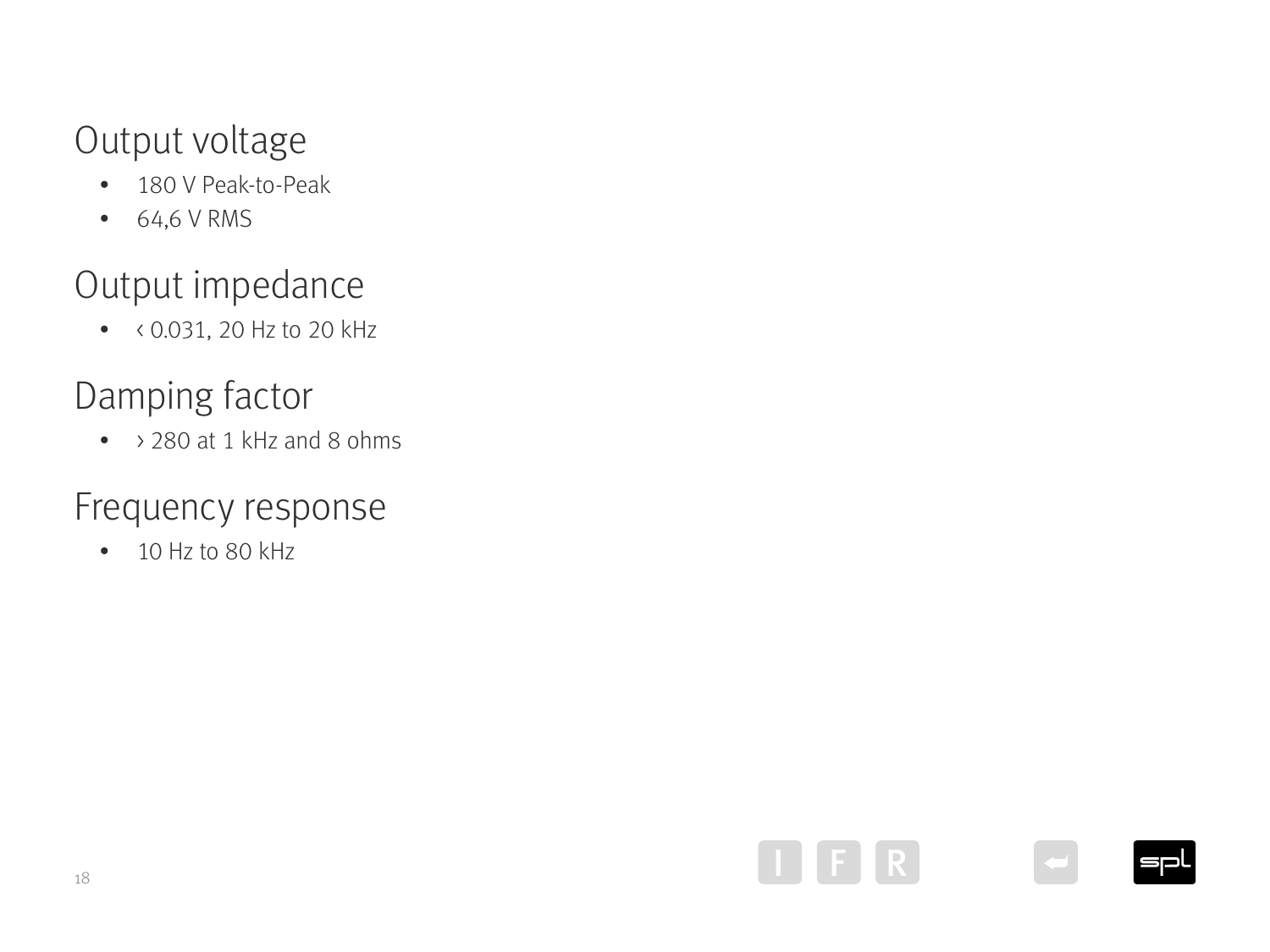#### <span id="page-18-0"></span>Signal-to-noise ratio

- > 118 dB (wide-band, unweighted, referred to full power output)
- $\bullet$  > 123 dB (A-weighted)

#### Gain

• 26 dB

#### Total harmonic distortion

- $\bullet$  < 0,03% at 1 kHz, at 420 W, 8 ohms
- $\bullet$  < 0,05% at 1 kHz, at 750 W, 4 ohms
- < 0,08% at 1 kHz at 1000 W, 2 ohms





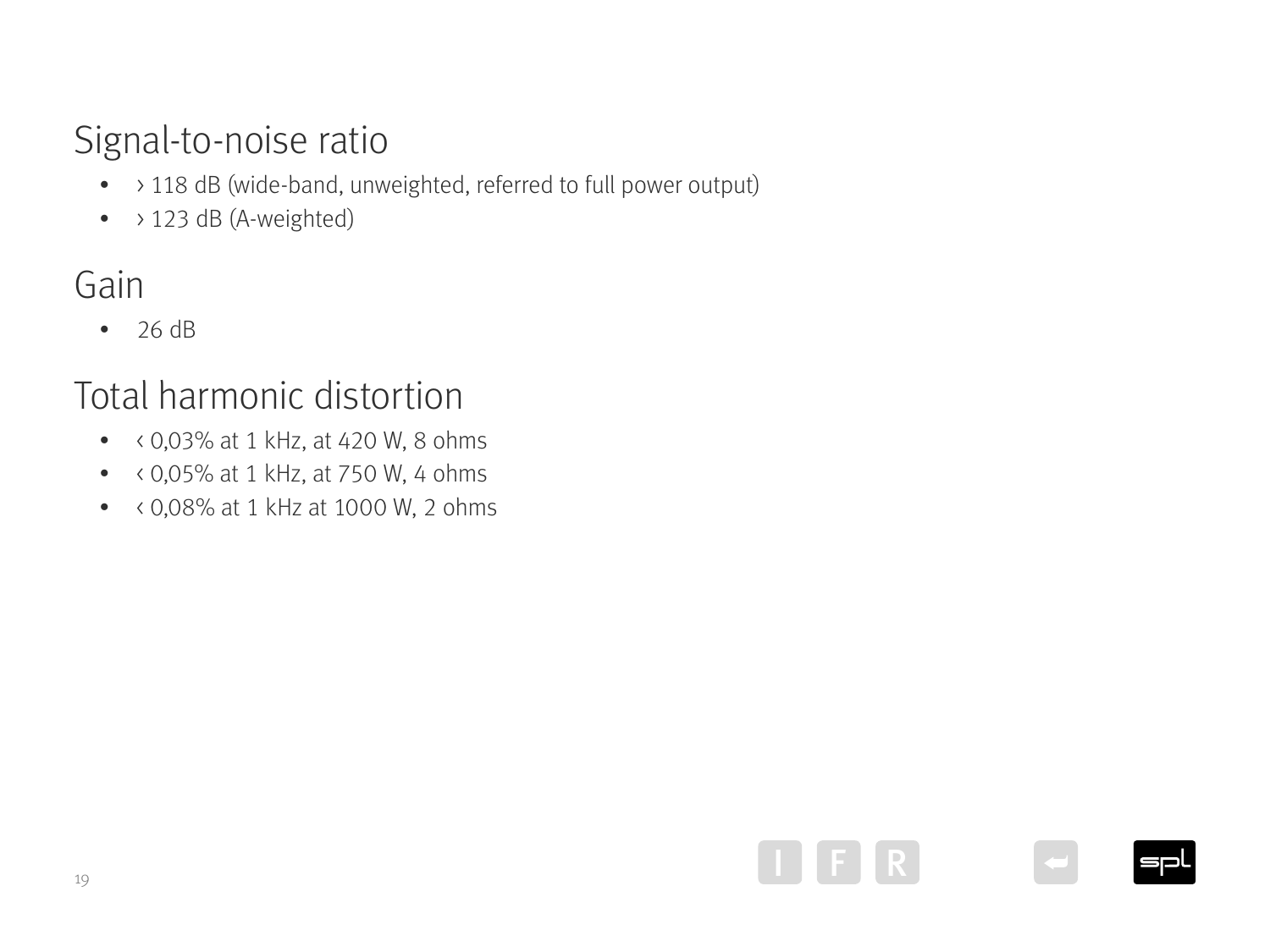#### <span id="page-19-0"></span>Internal Voltage

 $\bullet +/- 60 V$ 

#### Power supply

- Mains voltage: 230 V AC / 50 Hz; 115 V AC / 60 Hz
- Fuses: 230 V: T 6.3 A; 115 V: T 12 A
- Power consumption: max 1370 VA
- Idle power consumption: 50W
- Standby power consumption: 0.3 W

#### Dimensions (incl. feet)

• (WxHxD) 10.94 x 8.07 x 14.76 in (278 x 205 x 375 mm)

#### Weight

- 54.67 lbs (24.8 kg), unit only
- 64,60 lbs (29,3 kg), shipping